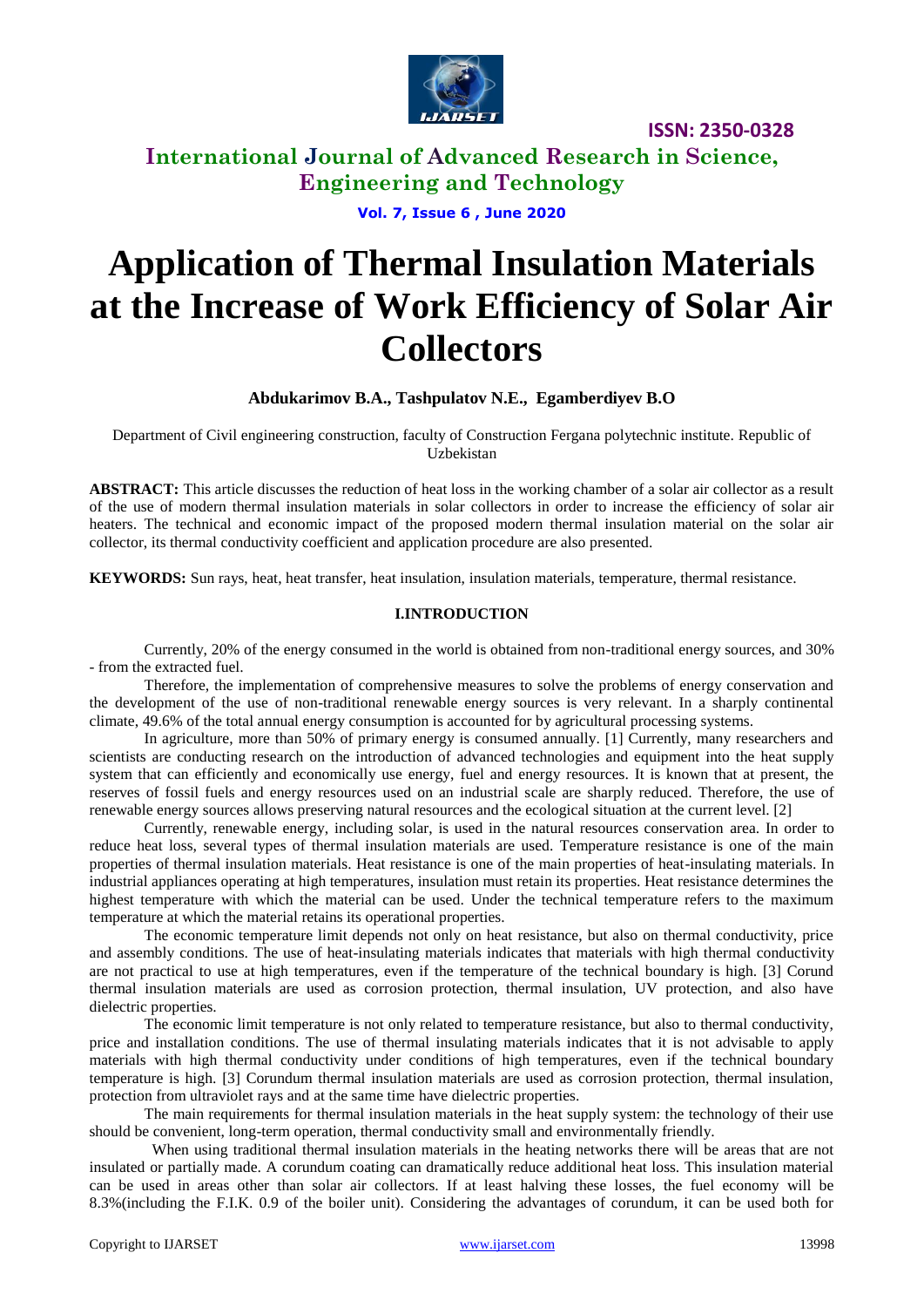

# **International Journal of Advanced Research in Science, Engineering and Technology**

## **Vol. 7, Issue 6 , June 2020**

thermal insulation of trunk pipes and in enclosed spaces (boiler units, pumping stations). The service life of corundum is at least 15 years. [4]

#### **II.DEVICE CHARACTERISTICS**

A model of a semiconductor flat solar air heater with  $l = 800$  mm, width a = 400 mm, height h = 62 mm was developed. When using an air sprayer in a solar heater, the inlet and outlet pipes, which are  $d = 15$  mm, are put into operation.







**Figure 2. Solar air heater in a cut.**

The concave angle of the nozzle, a channel for air flow, an insulating gasket between the bottom of the housing and the concave nozzle of a triangular shape are shown. 1 - channel for the removal of coolant, 2 - transparent coating, 3-flat absorber, 4 - concave nozzles of a triangular shape, 6 - case, 7-support holding a transparent coating, 9 thermal insulation of the case, h2- nozzle height.[5]

#### **III. METHOD AND THEORETICAL ANALYSIS**

By reducing thermal loads in the working chamber of the solar collectors, an increase in the efficiency of the device is achieved. For this, the insulating material of corundum is covered with a thickness of 1 mm on the outer surface of the collector. When calculating heat losses in solar air collectors, it is necessary to rely mainly on the design of the collector. We agree that the coefficient of thermal conductivity of the material does not depend on the  $\lambda$ temperature. The temperature on the outer surfaces of the barrier is maintained unchanged  $t$  t2; the temperature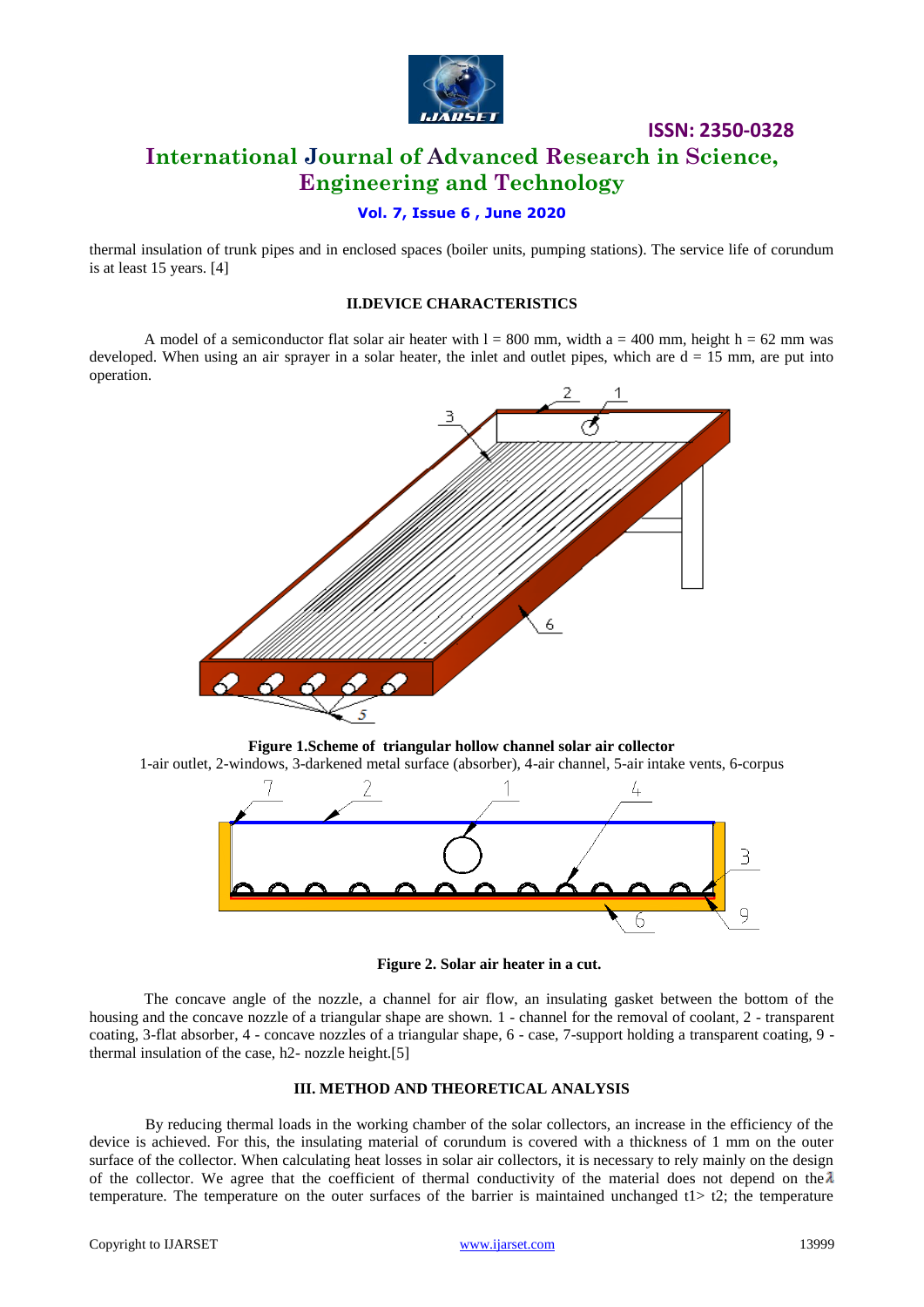

# **International Journal of Advanced Research in Science, Engineering and Technology**

## **Vol. 7, Issue 6 , June 2020**

changes only in the direction of the x axis, perpendicular to the surface of the barrier, i.e., the temperature area is dimensional, the temperature gradient is dt/d*x*. We find the density of the heat flux passing through the barrier and determine the characteristic of the temperature change along the thickness of the barrier. Inside the barrier, we separate an elementary layer whose thickness is d*x* limited by two isothermal surfaces. The Fourier equation for this layer will look like this:

or

$$
q = -\lambda \frac{dt}{dx} \tag{1}
$$

va**t** =  $-\frac{4}{3}dx + c$ 

The integration constant C is determined from the boundary conditions:  $t = t_1$  when  $x = 0$ . Hence  $C = t_1$ , so the equation looks like this:

$$
t = -\frac{q}{i}x + t_1\tag{2}
$$

From this equation, we can determine the density of the heat flux passing through the barrier in question. If we put the value  $x = \delta$  in this equation, we get  $t = t_2$ , from this

$$
q = \frac{\lambda}{\delta}(t_1 - t_2) = \frac{\lambda}{\delta} \Delta t \tag{3}
$$

In a flat barrier, the heat flux density is proportional to the thermal conductivity to  $\lambda$  while the temperature difference  $(t_1 - t_2)$ , and the thickness of the barrier is inversely proportional to  $\delta$ . It should be borne in mind that the heat flux is determined not by the absolute value of the temperature, but by their difference — thermal pressure  $t_1-t_2=At$ .

The  $\lambda/\delta$  ratio is called the thermal conductivity of the barrier; its size is [Vt/(m<sup>2</sup>·grad)]. Equation (3) can be written in another way:

$$
q = \frac{t_1 - t_2}{\delta / \lambda} \tag{4}
$$

The ratio of the barrier thickness to the thermal conductivity coefficient  $\delta/\lambda$  is called the thermal resistance of the barrier.

In practice, the importance of the heat transfer process through a multilayer flat barrier made of materials with different thermal conductivity is much more important. For example, on the outside of this boiler with slag, and on the inside the metal wall covered with a funnel will be three-layer.

Let us consider the process of heat transfer through heat conduction through a flat three-layer barrier.

All layers of such a wall fit snugly together. The thickness of the layers is determined by  $\delta_1$ ,  $\delta_2$  and  $\delta_3$ , and the thermal conductivity of any material is  $\lambda_1$ ,  $\lambda_2$  and  $\lambda_3$ , respectively. The temperatures of the outer surfaces  $t_1$  and  $t_4$  are also known, although the temperatures  $t_1$  and  $t_3$  are unknown. [6]

Due to the fact that we are considering a stationary state, the heat flux density remains unchanged in terms of q size and remains the same for all layers. Therefore, for any wall layer (9), according to the formula, we can write the following:

$$
q = \frac{\lambda_1}{\delta_1}(t_1 - t_2); \ \ q = \frac{\lambda_2}{\delta_2}(t_2 - t_3); \ \ q = \frac{\lambda_3}{\delta_3}(t_3 - t_4)
$$

From this equation the change in temperature in each layer can be determined:

$$
\begin{cases}\n t_1 - t_2 = q \delta_1 / \lambda_1 \\
t_2 - t_3 = q \delta_2 / \lambda_2 \\
t_3 - t_4 = q \delta_3 / \lambda_3\n\end{cases} (5)
$$

From this

$$
t_1 - t_4 = \Delta t = q \left[ \frac{\lambda_1}{\delta_1} + \frac{\lambda_2}{\delta_2} + \frac{\lambda_3}{\delta_3} \right]
$$

It is possible to determine the value of the specific heat flux q passing through the multilayer barrier from this ratio:

$$
q = \frac{t_1 - t_4}{\frac{\delta_1}{\lambda_1} + \frac{\delta_2}{\lambda_2} + \frac{\delta_3}{\lambda_3}}\tag{6}
$$

For the n layer barrier, formula (6) is written as follows.  $q = \frac{q_1 - q_1 + q_2}{\pi r_1 - r_2}$  (7)

It follows from the equation (7) that the total thermal resistance of a multilayer plane barrier is equal to the sum of the thermal resistances of any layer: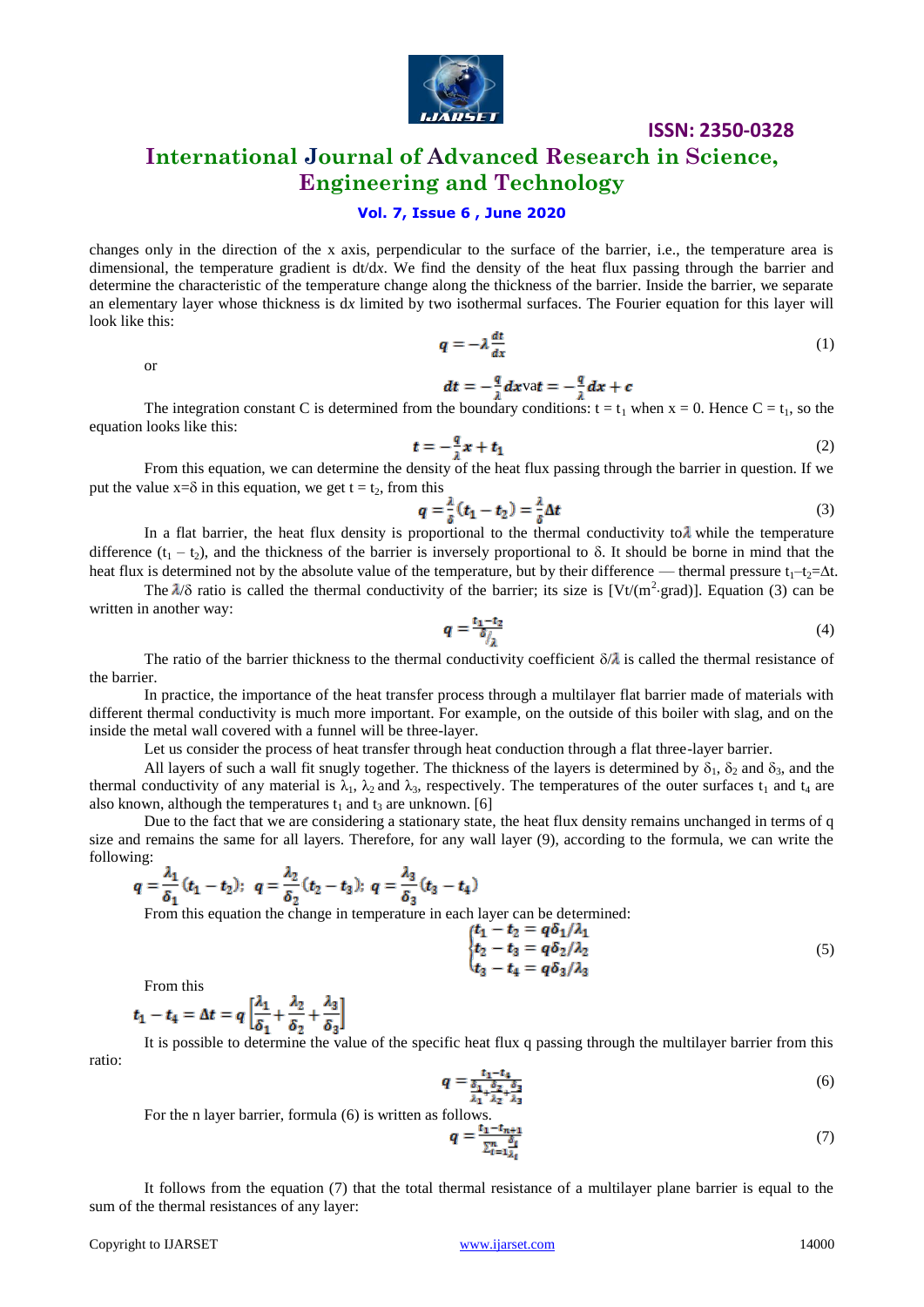

# **International Journal of Advanced Research in Science, Engineering and Technology**

## **Vol. 7, Issue 6 , June 2020**

 $R = \delta_1 / \lambda_1 + \delta_2 / \lambda_2 + \delta_3 / \lambda_3 + \ldots + \delta_n / \lambda_n$ 

Based on formulas (5) and (6), we can find the values of unknown temperatures  $t_2$  and  $t_3$ :

$$
t_2=t_1-q\delta_2/\lambda_2 \qquad t_3=t_2-q\delta_2/\lambda_2=t_1-q[\frac{\delta_1}{\lambda_1}+\frac{\delta_2}{\lambda_2}]
$$

or

 $t_3 = t_4 + q \delta_3 / \lambda_3.$  (8)

With  $\lambda_i = const$ , the type of temperature distribution in any wall layer obeys the line law, and for a multilayer wall in the form of a broken line.

The formula for determining the amount of heat lost from the external barriers of the device is as follows:

$$
Q = qFn = \frac{\delta}{2} \Delta tFn \tag{9}
$$

Here: F-the surface; n-the coefficient depending on the relationship of the outer surface of the barrier structure to the outside air. [7]

#### **VI. EXPERIMENTAL RESULTS**

Heat loss in the position of the solar air collector before applying the thermal insulation material is as follows: **14.08.2019** y. **13<sup>30</sup> - 14<sup>00</sup>**outside air temperature **34** ∘**C** air velocity in the collector **2,2** m/sek



**Fig.3** Heat loss from solar air collector: 1-isolated, 2- non-isolated

**15.08.2019** y. **15<sup>00</sup> ⋅ 15<sup>30</sup>** outside air temperature **33** <sup>•</sup>**C** air velocity in the collector **3,4** m/sek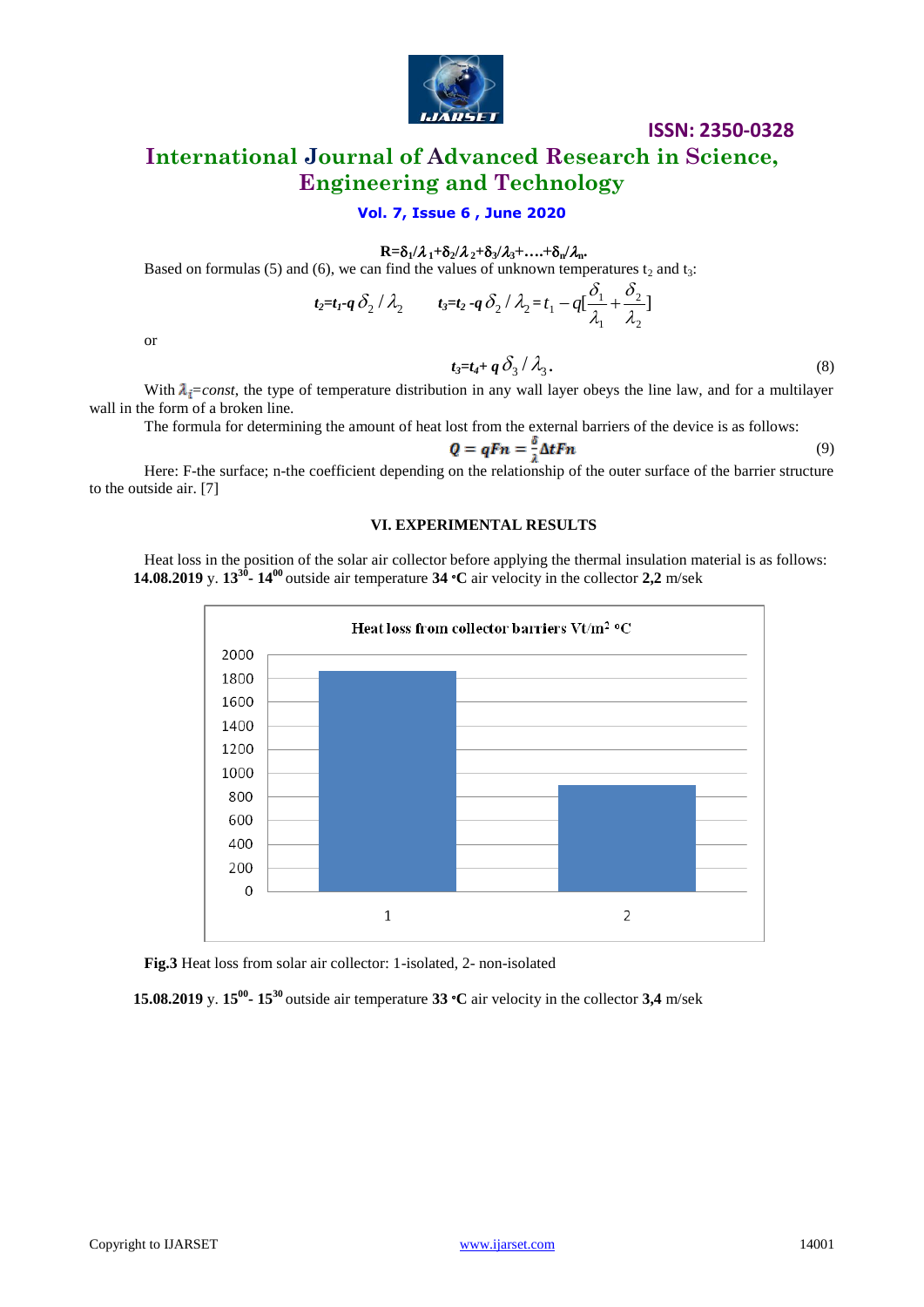

# **International Journal of Advanced Research in Science, Engineering and Technology**

# **Vol. 7, Issue 6 , June 2020**



**Fig.4** Heat loss from solar air collector: 1-isolated, 2- non-isolated.

## **16.08.2019** y. **14<sup>30</sup> - 14**<sup>30</sup> outside air temperature **35**  $\textdegree$ **C** air velocity in the collector **2,8** m/sek



**Fig.5** Heat loss from solar air collector: 1-isolated, 2- non-isolated

## **V. EXPECTED EFFICIENCY**

- Relative to a common full-channel solar air heater, the air duct consumption is halved.

- Through the geometric shape specified by the air channel, the rotational movement of air is transmitted and the possibility of maximum increase in air temperature is created.

- Relative to a common full-channel solar air heater, the local resistance coefficient of the device will be reduced.

- Due to the reduction of local resistance, the device works efficiently even at low speeds.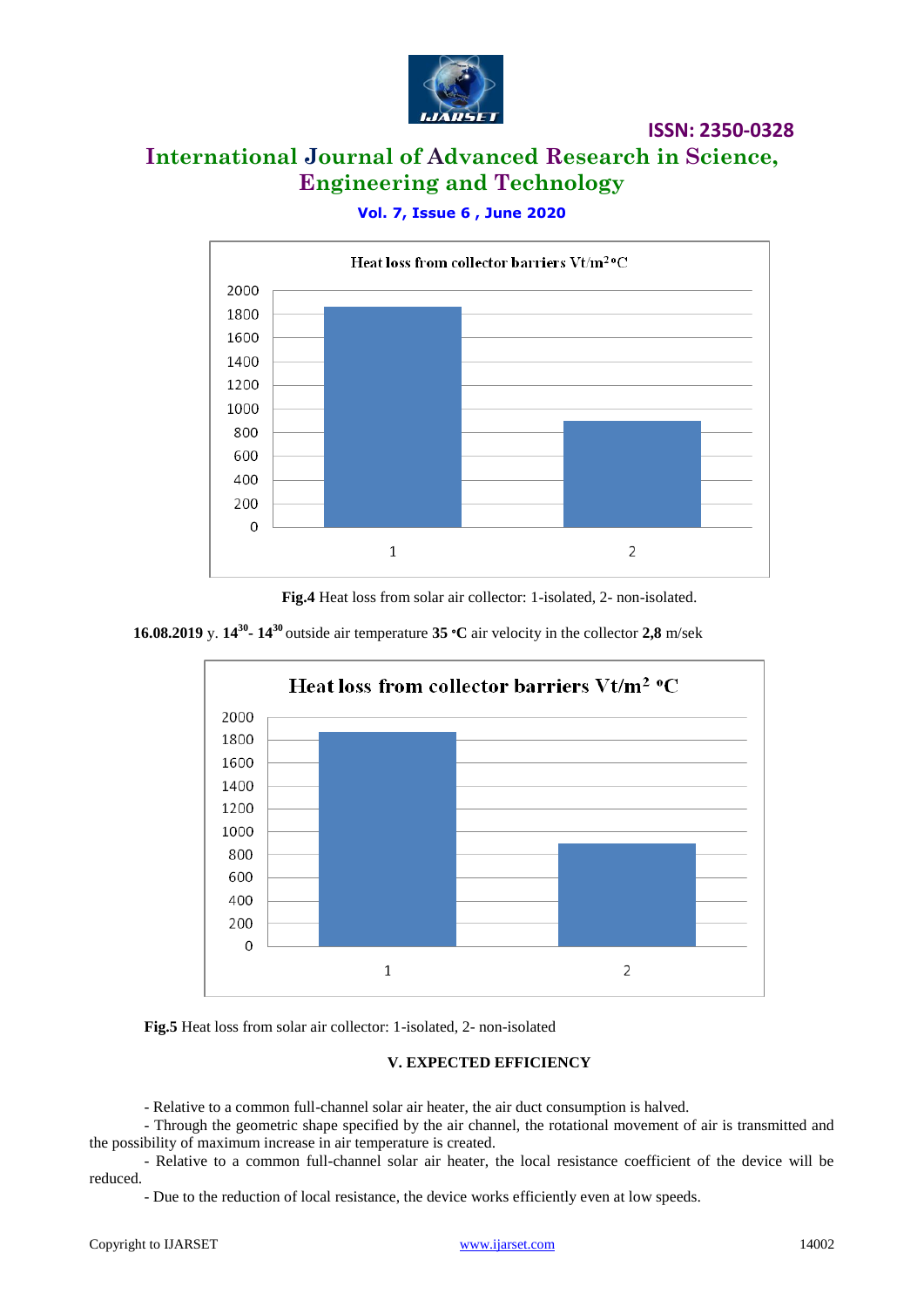

# **International Journal of Advanced Research in Science, Engineering and Technology**

## **Vol. 7, Issue 6 , June 2020**

As a result of the application of thermal insulation materials, an increase in the efficiency of the device is achieved by 15-20%.[8]

#### **VI. CONCLUSION AND FUTURE WORK**

A solar air collector device was developed, and experimental studies of this device at different times were also conducted. Based on the results, a calculation was made of the amount of heat that is lost from the working chamber of the collector. The results of this collector after isolation and in the previous state were compared. Based on these experiments, the development of a mathematical model of the device is required.

#### **REFERENCES**

[1]. Mohit B. Modeling, analysis, evaluation, selection and experimental investigation of parabolic trough solar collector system, M. Sc. Thesis, Thapar University, 2012. 107 p.

[2]. Abdukarimov B.A., Muminov O.A., Utbosarov.Sh.R. Optimization of the operating parameters of a flat solar air heater. Collection of scientific articles following the results of the second international scientific conference February 28-29, 2020. p.8-12

[3]. Abbosov Yo.S., Umurzakova M.A., Abdukarimov B.A Methods for increasing the efficiency of thermal transfer of horizontal solar air heaters and their research Scientific–technical journal of FerPI 2019. Volume 23. Special issue № 3 187 p.

[4]. Madaliyev E.O'., Egamberdiyev B.O. Enhancing energy efficiency of individual residential houses. Scientific–technical journal of FerPI 2019. Volume 23. Special issue  $N<sub>2</sub>$  3 206-209 p.

[5]. Madaliyev E.O'. Heat Engineering. Fergana, 2012. 150-178 p.

[6]. QMQ 2.01.04-97\* Construction heat engineering State Committee for Architecture and Construction of the Republic of Uzbekistan Tashkent 2011y. 10-18 p.

[7]. Abdukarimov B.A., Abbosov Yo.S., Mullayev I.I. Optimization of operating parameters of flat solar air heaters. Bulletin of science and education 2019.No 19 (73). Part 2. p.6-9

[8]. B.A. Abdukarimov., Yo.S.Abbosov., Sh.R.O'tbosarov. International Journal of Advanced Research in Science, Engineering and Technology Vol. 7, Issue 5 , May 2020 y. 13545-13549 p.

## **AUTHOR'S BIOGRAPHY**

| $N_2$ | Full name place of work, position, academic degree and<br>rank                                                                                                                                         | <b>Photo</b> |
|-------|--------------------------------------------------------------------------------------------------------------------------------------------------------------------------------------------------------|--------------|
|       | Abdukarimov Bekzod Abobakirovich,<br>Doctorate, Department of Civil engineering construction, faculty of<br>Construction, Fergana polytechnic institute<br>Uzbekistan, Fergana region, Fergana. 150107 |              |